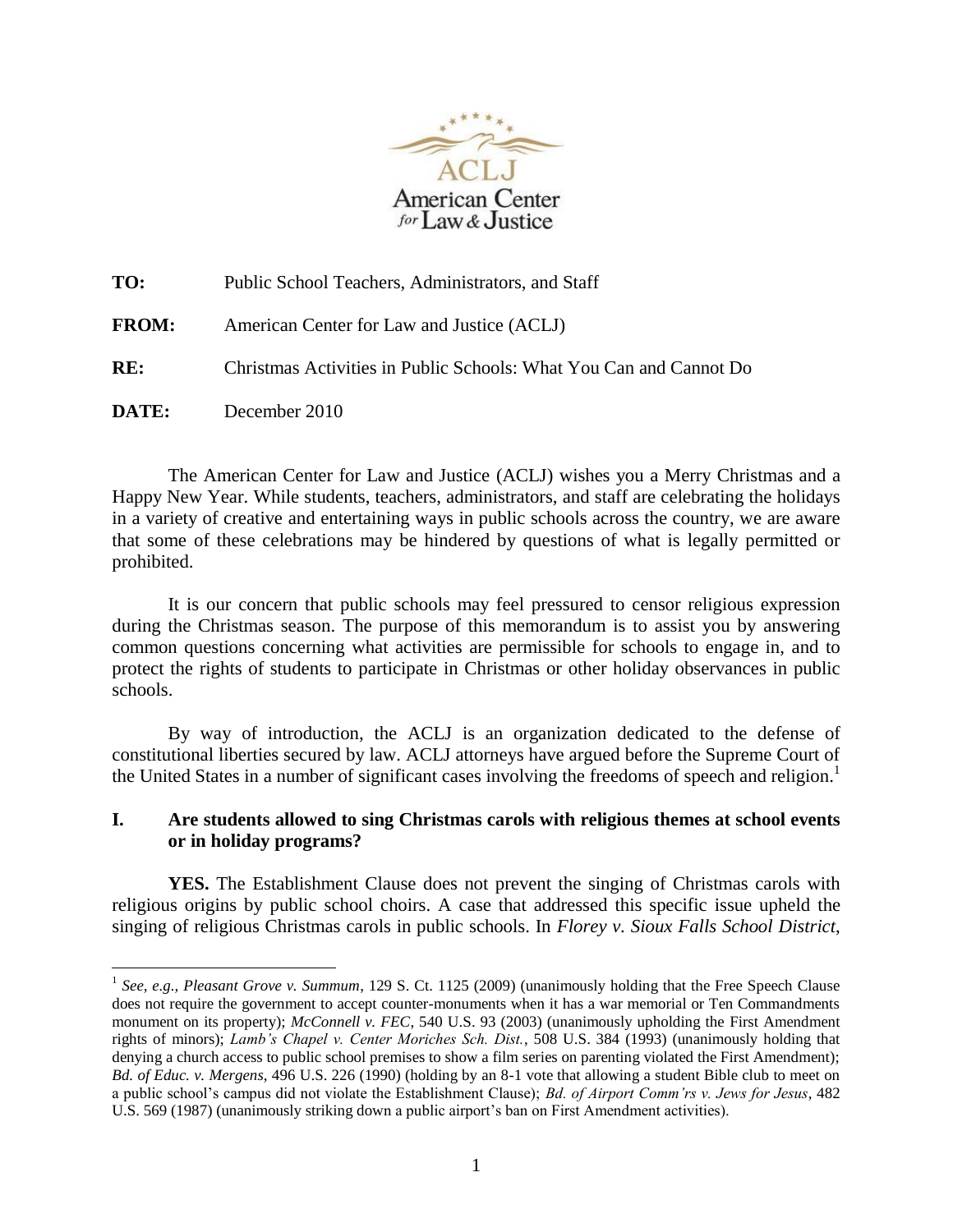619 F.2d 1311 (8th Cir. 1980), the United States Court of Appeals for the Eighth Circuit held that the study and performance of religious songs, including Christmas carols, are constitutional if their purpose is the "advancement of the students' knowledge of society's cultural and religious heritage, as well as the provision of an opportunity for students to perform a full range of music, poetry and drama that is likely to be of interest to the students and their audience." *Id.* at 1314.

The Eighth Circuit in *Florey* found that religious songs and symbols can be used in public schools if they are presented in a "prudent and objective manner and only as part of the cultural and religious heritage of the holiday." *Id.* at  $1317$ .<sup>2</sup> It is important to note that the decision in *Florey* was based upon Supreme Court cases that permit the study of the Bible in public schools. For example, in *School District of Abington Township v. Schempp*, 374 U.S. 203, 225 (1963), the Supreme Court stated:

It certainly may be said that the Bible is worthy of study for its literary and historic qualities. Nothing we have said here indicates that such study of the Bible or of religion, when presented objectively as part of a secular program of education, may not be effected consistently with the First Amendment.

Other court of appeals cases have bolstered the central holding of *Florey.* The United States Court of Appeals for the Fifth Circuit, in *Doe v. Duncanville Independent School District,* 70 F.3d 402 (5th Cir. 1995), upheld a school"s longtime use of "The Lord Bless You and Keep You" as its theme song. In its decision, the Court stated:

A position of neutrality towards religion must allow choir directors to recognize the fact that most choral music is religious. Limiting the number of times a religious piece of music can be sung is tantamount to censorship and does not send students a message of neutrality. . . . Such animosity towards religion is not required or condoned by the Constitution.

#### *Id.* at 408.

<u>.</u>

Similarly, in *Bauchman v. West High School*, 132 F.3d 542 (10th Cir. 1997), a student sued the school due to the religious content of the songs performed by the school choir. The Tenth Circuit dismissed the lawsuit, citing *Doe* and noting that "the Constitution does not require that the purpose of government-sanctioned activity be unrelated to religion." *Id.* at 553. Furthermore, the court recognized that "a significant percentage of serious choral music is based on religious themes or text. Any choral curriculum designed to expose students to the full array of vocal music culture therefore can be expected to reflect a significant number of religious songs." *Id.* at 554. It is hardly surprising, then, that "the Constitution does not forbid all mention of religion in public schools." *Id.*; *see also Sease v. School Dist. of Philadelphia*, 811 F. Supp. 183 (E.D. Pa. 1993) (noting that the Equal Access Act protects the ability of student-led and

 $2<sup>2</sup>$  In other words, there is a key difference between permissible use of holiday music for secular reasons at school assemblies or concerts and the impermissible use of religious music considered to be proselytizing or disparaging of other faiths. *See, e.g., S.D. v. St. John's County Sch. Dist.*, 632 F. Supp. 2d 1085 (M.D. Fla. 2009) (prohibiting the use of a proselytizing religious song at an elementary school assembly).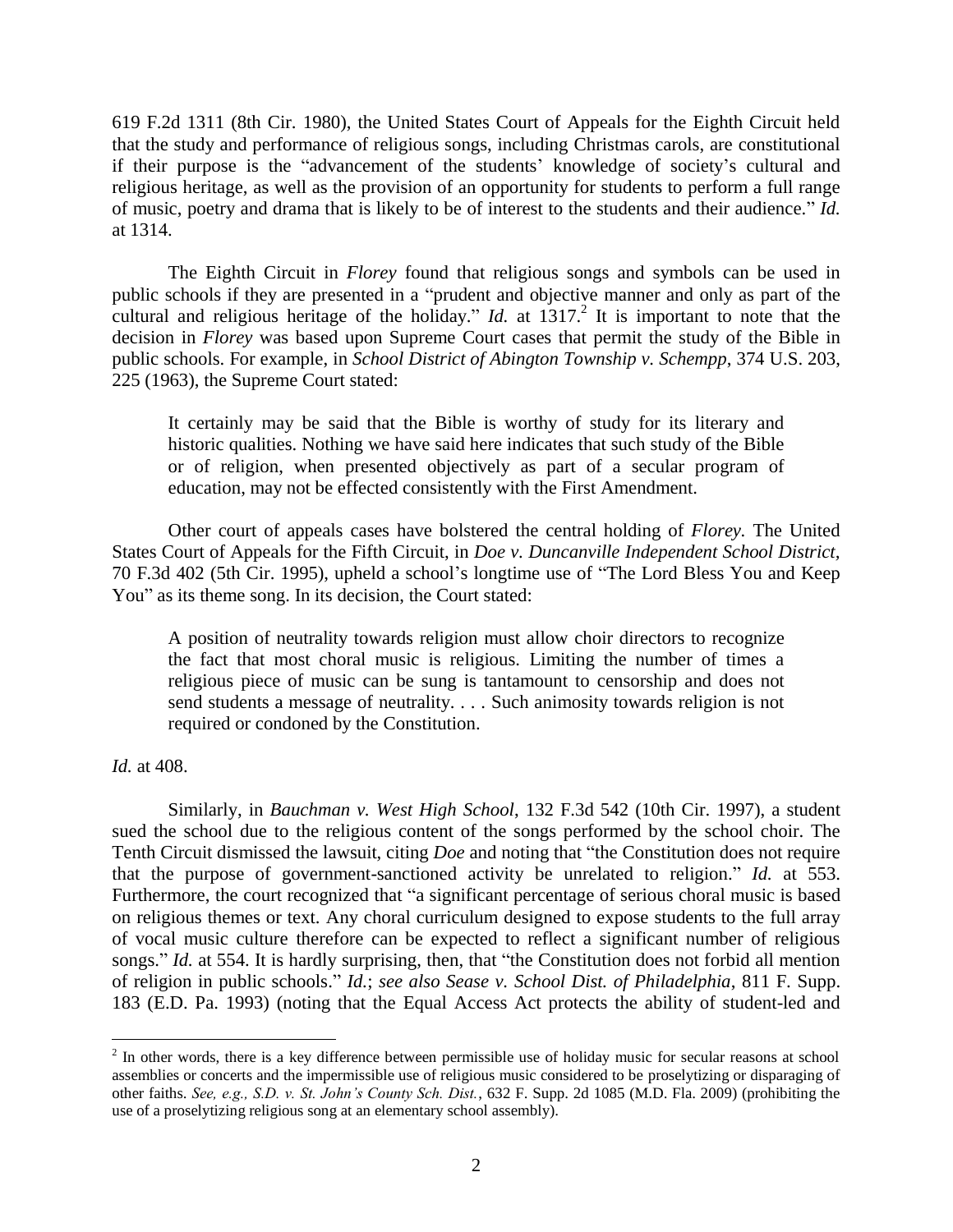initiated choirs to sign religious songs and access school facilities on the same basis as other student groups). In short, a school has discretion to decide whether to include music that contains religious themes as part of an objective classroom study or holiday performance for the purpose of advancing students' knowledge of our cultural and religious heritage.<sup>3</sup>

# **II. Can schools teach about the biblical origins of Christmas and Easter?**

**YES.** In *Stone v. Graham*, 449 U.S. 39, 42 (1980), the Supreme Court stated, "the Bible may constitutionally be used in an appropriate study of history, civilization, ethics, comparative religion, or the like." Therefore, it would be constitutional for a public school teacher to have students study Biblical passages that relate to Christmas (*e.g.*, Matthew 1:18-2:22, Luke 2:1-20) if the purpose was to study the historical or literary significance of the passages. In considering the type of activities that are appropriate in public schools, the federal appeals court in *Florey* stated, "[w]e view the term "study" to include more than mere classroom instruction; public performance may be a legitimate part of secular study." *Florey*, 619 F.2d at 1316. The *Florey* court went on to quote the lower court with approval, stating "[t]o allow students only to study and not to perform [religious art, literature and music when] such works . . . have developed an independent secular and artistic significance would give students a truncated view of our culture." *Id.* (alteration in original). Of course, any student that has ideological or religious objections to participating in a particular performance should be excused from the assignment.

The United States Department of Education has issued guidelines for the nation"s school leaders that address the extent that religious expression and teaching are allowed in public schools. The guidelines state that

[p]ublic schools may not provide religious instruction, but they may teach about religion, including the Bible or other scripture: the history of religion, comparative religion, the Bible (or other scripture)-as-literature, and the role of religion in the history of the United States and other countries all are permissible public school subjects. Similarly, it is permissible to consider religious influences on art, music, literature, and social studies. . . . 4

The guidelines further state that "public schools may teach about religious holidays, including their religious aspects, and may celebrate the secular aspects of holidays . . . ." In addition, "[t]eachers and school administrators, when acting in those capacities . . . are prohibited . . . from soliciting or encouraging religious activity, and from participating in such activity with students . . . [and also] from discouraging activity because of its religious content, and from soliciting or encouraging antireligious activity." These guidelines reaffirm that students and

1

<sup>3</sup> *See generally Stratechuk v. Bd. of Educ.*, 587 F.3d 597 (3d Cir. 2009) (upholding a public school district policy that prohibited the performance of "celebratory" religious holiday music at school-sponsored concerts; the policy permitted religious-themed music at school-sponsored events that did not celebrate a specific religious holiday and also allowed religious-themed holiday music to be taught objectively in music classes); *see also Skarin v. Woodbine Cmty. Sch. Dist.*, 204 F. Supp. 2d 1195, 1197 (S.D. Iowa 2002) (upholding a ban on the singing of "The Lord"s Prayer" by a school choir at a graduation ceremony because the School chose the song due to its Christian content, not because of its independent musical significance).

<sup>4</sup> U.S. Dept. of Educ., *Guidelines on Religious Expression in Public Schools* (Aug. 1995, revised in 1998), *available at* http://www.aclj.org/Issues/Resources/Document.aspx?ID=862.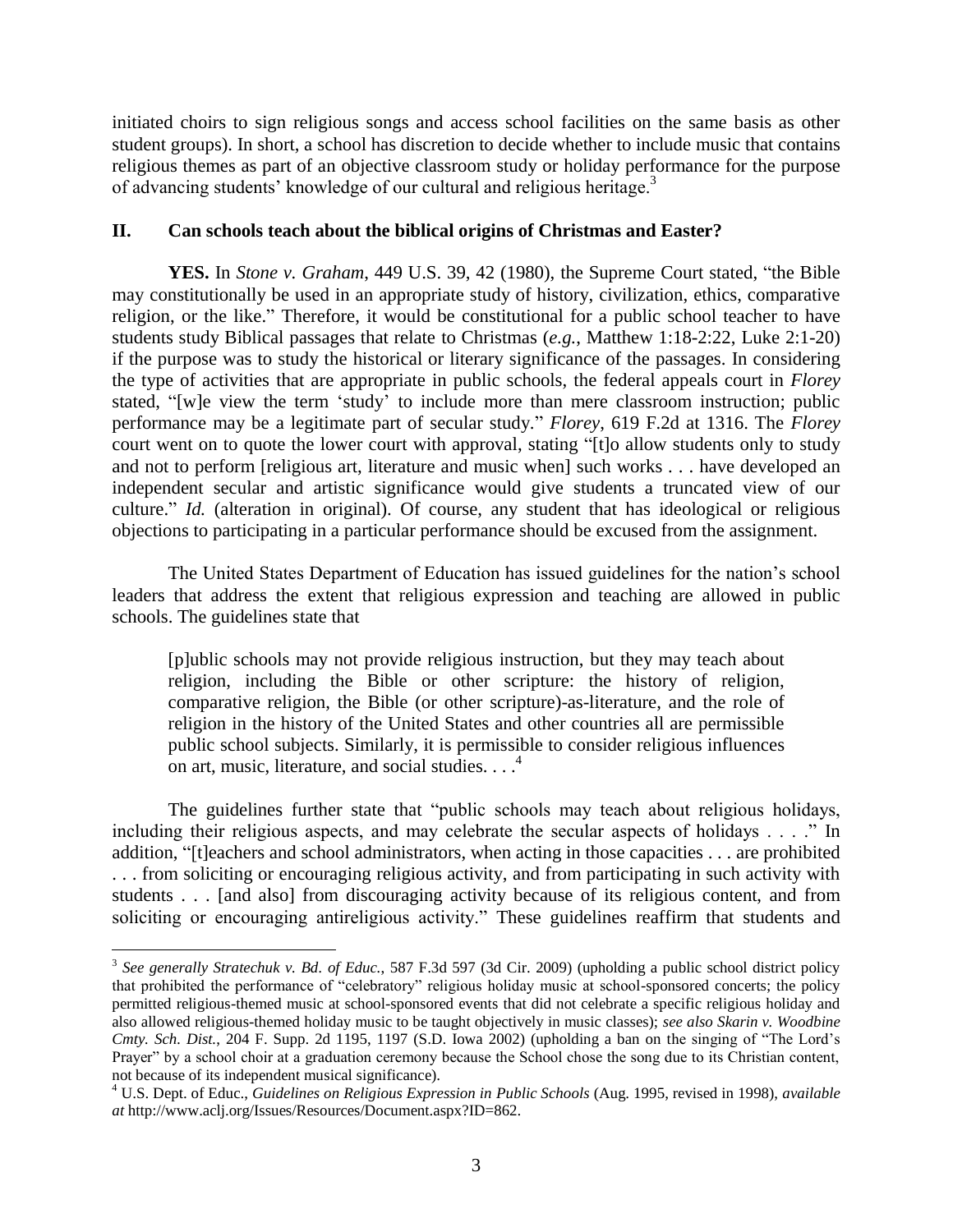teachers may celebrate the Christmas holiday in an appropriate manner without fear of running afoul of the Establishment Clause.

The case of *Sechler v. State College Area School District*, 121 F. Supp. 2d 439 (M.D. Pa. 2000), applied the principles set forth in *Stone* and the Department of Education guidelines. In *Sechler*, the district court upheld a school's holiday display and song program which included various references to Christmas, Chanukah, and Kwanza. In finding no "excessive entanglement" with religion, the court noted that no clergy were involved in the planning or administration of the program, and the School District was not involved in any doctrinal questions. *Id.* at 449. In fact, the opposite was true; the program and display "sen[t] a message of inclusion and celebrate<sup>[d]</sup> freedom to choose one's own beliefs." *Id.* at 453. Consequently, the program and display did "not offend the Establishment Clause, either as favoring one religion over others or as favoring religion over non-religion." *Id.* The court noted that public school officials have some latitude in designing permissible holiday programs. *See also Doe v. Wilson County Sch. Sys.*, 564 F. Supp. 2d 766, 799-800 (M.D. Tenn. 2008) ("it is generally understood that the custom of giving thanks for our provisions and welfare is the basis for our Thanksgiving holiday. . . . Learning about a typical generic prayer which may have been said by the early Pilgrims has both historic and religious overtones" and is constitutionally permissible if done in an objective manner to explain the historical origins of Thanksgiving).

It is important to note that students are free to discuss the Biblical origins of the Christmas and Easter holidays with other students during non-instructional time. For example, while schools may impose reasonable time, place and manner restrictions on candy distribution containing religious messages, they may not impose an absolute ban on such religious speech activity.<sup>5</sup>

## **III. May schools display religious symbols during Christmas?**

1

**YES.** This issue was directly addressed in *Clever v. Cherry Hill Twp.*, 838 F. Supp. 929 (D.N.J. 1993). In *Clever*, the plaintiffs challenged a school policy that provided for religious symbols to be used in school calendars and in a Christmas display. After noting the importance of context and the absence of denominational preference, the court upheld the policy, noting:

Christmas and Chanukah are celebrated as cultural and national holidays as well as religious ones, and there is simply no constitutional doctrine which would

<sup>5</sup> *See, e.g., Morgan v. Swanson*, 2010 U.S. App. LEXIS 24368 (5th Cir. Nov. 29, 2010) (noting that the First Amendment prohibits viewpoint discrimination against elementary student religious expression, such as the distribution of religious-themed gifts or literature to other students at school parties or during non-instructional time when secular items may be distributed); *M.A.L. v. Kinsland*, 543 F.3d 841 (6th Cir. 2008) (upholding restriction on leafletting in school hallways between classes because school officials allowed students to distribute materials during lunchtime and post leaflets on hallway bulletin boards); *Walz v. Egg Harbor Twp. Bd. of Educ.*, 342 F.3d 271 (3d Cir. 2003) (upholding restriction on distributing candy canes with a religious story attached during a holiday party because school officials allowed the student "to distribute the candy canes in the hallway outside the classroom, at recess, or after school as students were boarding buses"); *J.S. v. Holly Area Schs.*, 2010 U.S. Dist. LEXIS 113775 (E.D. Mich. Oct. 26, 2010) (enjoining the enforcement of a ban on all student-to-student religious distribution at a public elementary school); *M.B. v. Liverpool Cent. Sch. Dist.*, 487 F. Supp. 2d 117 (N.D.N.Y. 2007) (holding that a school violated the First Amendment by refusing to allow a student to distribute religious tracts during non-instructional time).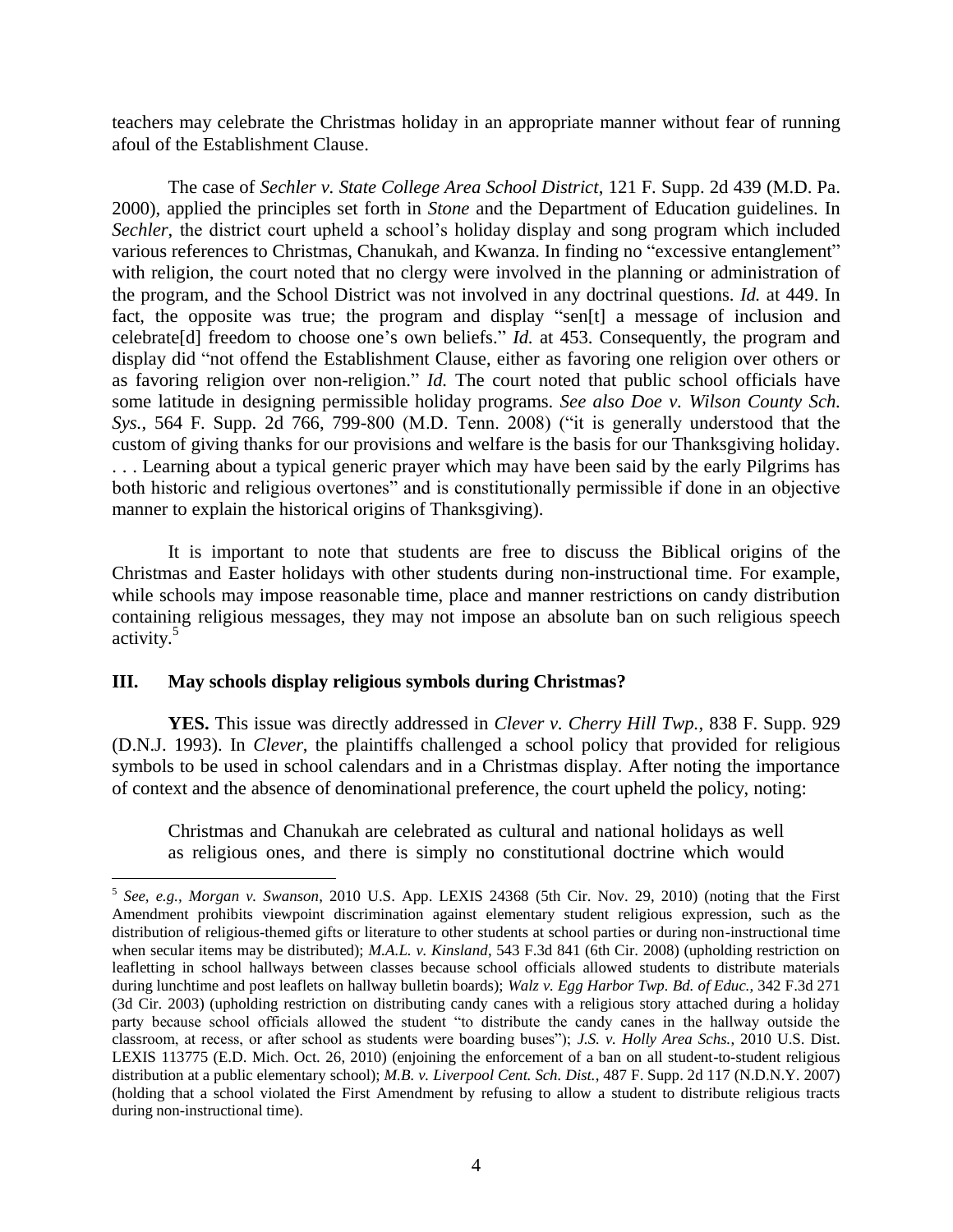forbid school children from sharing in that celebration, provided that these celebrations do not constitute an unconstitutional endorsement of religion and are consistent with a school"s secular educational mission.

#### *Id.* at 939.

The court then recognized that religion is an appropriate subject of secular study and found it "hard to imagine how such study can be undertaken without exposing students to the religious doctrines and symbols of others." *Id.*; *see also Skoros v. City of New York*, 2004 U.S. Dist. LEXIS 2234 (E.D.N.Y. 2004) (upholding a public school policy which encouraged schools to display "secular" holiday symbols such as Christmas trees, Menorahs, and the Star and Crescent and discouraged the display of more religious symbols such as nativity scenes or excerpts from the Bible, Torah, or Qur'an), *aff'd* 437 F.3d 1, 4 (2d Cir. 2006) (upholding the policy and declining to decide whether the addition of a crèche would violate the Establishment Clause); *Sechler,* 121 F. Supp. 2d 439 (upholding a school"s holiday program which included various references to Christmas, Chanukah, and Kwanza).

In *Doe v. Wilson County Sch. System*, the district court upheld "the inclusion of a brief two minute nativity scene at the end of a twenty-two minute Christmas program" that occurred after school hours. 564 F. Supp. 2d at 800. The court cited the Supreme Court's cases involving nativity scenes and noted that "[a] nativity scene may be displayed as one item among many secular symbols of Christmas and meet constitutional muster. . . . [but] isolating a nativity scene in such a way as to show government solidarity with the Christian faith violates the Establishment Clause." *Id.* (citations omitted). The court explained:

[I]n the main secular portion of the Christmas program, students assumed roles with costumes and special clothing, including members of the chorus, the reader, soloist, ballerinas, toy doll, toy soldier, Santa Clause, jack-in-the-box, teddy bear, reindeer, Rudolph, and a mouse. It was much more of an extravaganza with more student participation and fanfare than the rather meager, stark nativity scene placed at the very end. The nativity scene included at the end of the Christmas program was an example of the religious heritage of the holiday and was very limited in duration as compared to the balance of the program. Unlike in the secular presentation, there were no words spoken by the students or narrated by others in the ending portion of the program. The Court concludes that the nativity scene was presented in a prudent, unbiased, and objective manner to present the traditional historical, cultural, and religious meaning of the holiday in America.

*Id.*

The court concluded, "[c]onsidering the Christmas program as a whole, it was a secular performance with a bit of religious symbolism at the very end to reflect the historic, cultural and religious significance of the Christmas holiday. Taken as a whole, the inclusion of the nativity scene as a part of the program did not offend the Constitution." *Id.* at 801; *see also County of Allegheny v. ACLU*, 492 U.S. 573, 601 (1989) ("[G]overnment may celebrate Christmas in some manner and form, but not in a way that endorses Christian doctrine").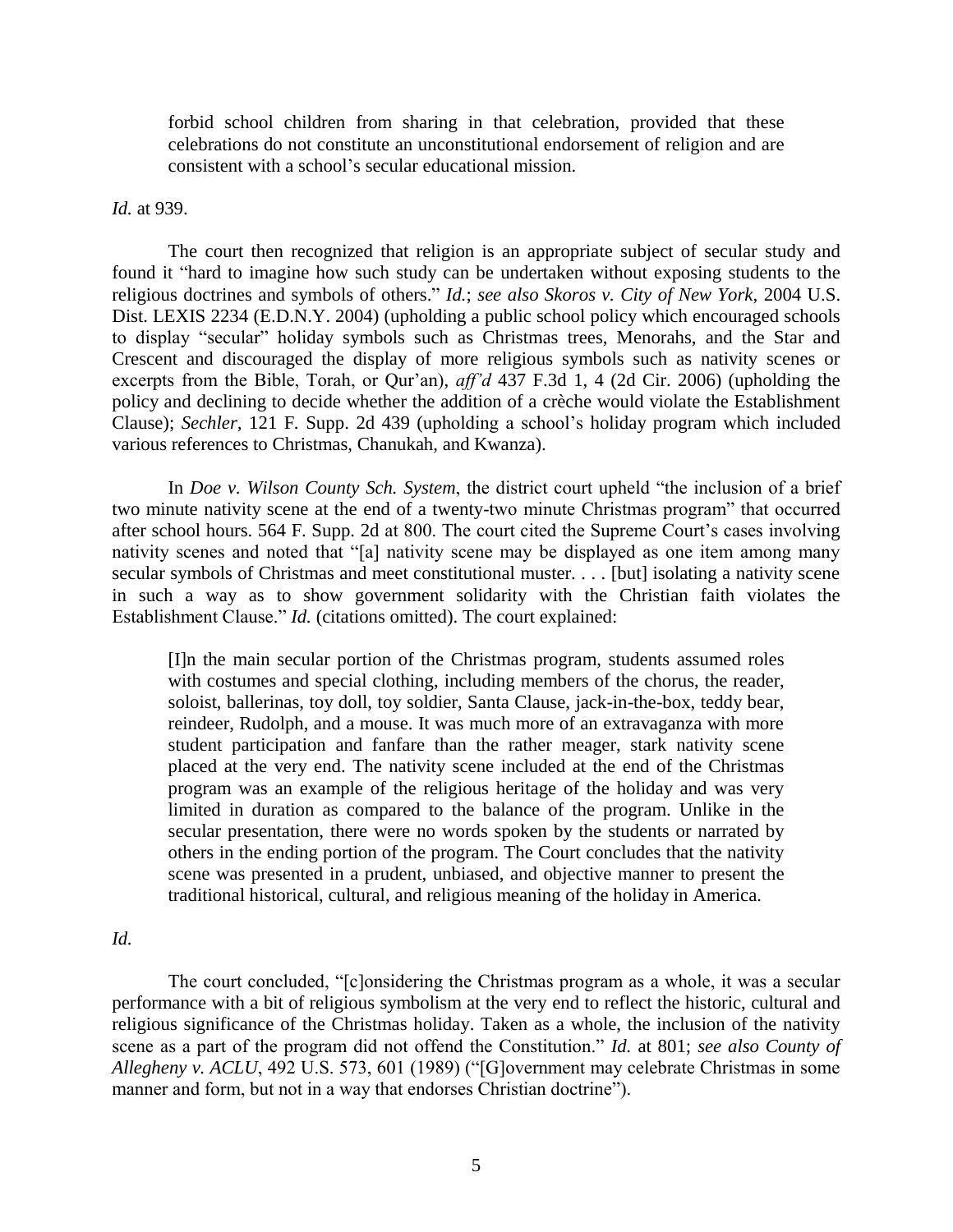# **IV. Are students permitted to write about the origin of Christmas and the birth of Jesus or other religious sentiments in school assignments?**

**YES.** It is well settled that private religious speech—including the speech of students—is protected by the First Amendment. In *Capitol Square & Advisory Bd. v. Pinette*, the Supreme Court stated:

Our precedent establishes that private religious speech, far from being a First Amendment orphan, is as fully protected under the Free Speech Clause as secular private expression. Indeed, in Anglo-American history, at least, government suppression of speech has so commonly been directed *precisely* at religious speech that a free-speech clause without religion would be Hamlet without the prince.

515 U.S. 753, 760 (1995) (internal citations omitted). In *Mergens,* the Court noted: "[T]here is a crucial difference between government speech endorsing religion, which the Establishment Clause forbids, and private speech endorsing religion, which the Free Speech and Free Exercise Clauses protect." 496 U.S. at 250.

Additionally, the U.S. Department of Education"s guidelines on religious expression in public schools clearly state that students are permitted to discuss religious topics in class assignments:

# *Religious Expression and Prayer in Class Assignments*

Students may express their beliefs about religion in homework, artwork, and other written and oral assignments free from discrimination based on the religious content of their submissions. Such home and classroom work should be judged by ordinary academic standards of substance and relevance and against other legitimate pedagogical concerns identified by the school. Thus, if a teacher's assignment involves writing a poem, the work of a student who submits a poem in the form of a prayer (for example, a psalm) should be judged on the basis of academic standards (such as literary quality) and neither penalized nor rewarded on account of its religious content.<sup>6</sup>

Thus, for example, if a student is instructed to write an essay discussing what his favorite holiday is and why, he should be able to write an essay explaining that his favorite holiday is Christmas because it represents the birth of Jesus. The essay should be judged by normal academic standards of literary quality and grammar without regard to the essay"s religious content.

## **V. May schools continue to refer to the "Christmas" and "Easter" holidays?**

1

**YES.** School districts are under no constitutional obligation to rename the Christmas and Easter holidays. The Supreme Court itself has acknowledged with approval that Congress gives

<sup>6</sup> U.S. Dept. of Educ., *Guidance on Constitutionally Protected Prayer in Public Elementary and Secondary Schools*, 68 Fed. Reg. 9645 (Feb. 28, 2003), *available at* http://www.aclj.org/Issues/Resources/Document.aspx?ID=181.